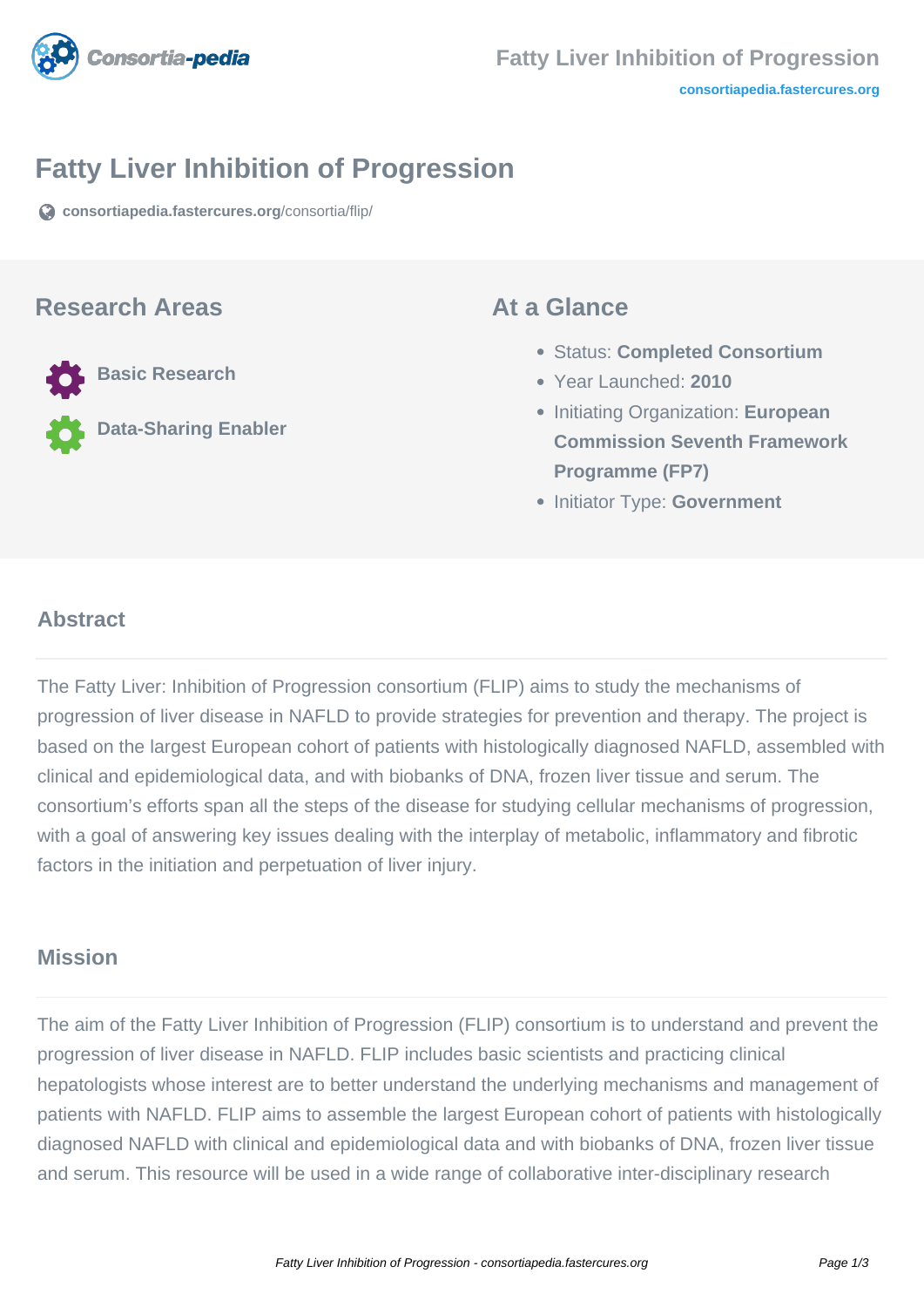

#### **[consortiapedia.fastercures.org](http://consortiapedia.fastercures.org/)**

projects aimed at addressing key unanswered questions related to the mechanisms and consequences of liver injury in NAFLD and the development of novel preventive and therapeutic strategies.

 The main outcomes of FLIP will be new insights in the progression of liver disease in NAFLD in terms of initiating mechanisms and patients at risk, innovative diagnostic methods particularly adapted for large-scale screening and prognostic evaluation, improved implementation of lifestyle changes.

# **Financing**

#### EU FP7

After 3.5 years of effort, the FLIP consortium was successful in achieving the main objectives of this ambitious project. Many research projects have been funded and completed, considerably increasing our knowledge in the field.

 In terms of clinical work the three major projects helped: establish the largest European NAFLD cohort, the HCC Registry and the consensual and standardized histological classification for diagnosis and staging of NAFLD which are now ripe for multiple scientific analyses. Follow-up substudies of these projects are underway.

 Basic research work provided new insight into the mechanisms of progression and determinants of disease severity. This sustained collaborative work resulted in the identification of novel epidemiological and genetic determinants for NAFDL both in adults and adolescents. Furthermore, the FLIP consortium allowed promising discoveries of the mechanisms of initiation and progression of NAFLD by unraveling and identifying metabolic, inflammatory and fibrotic factors some of which could be relevant pharmacological targets. For this purpose, multiple specific culture systems, new animal models and other specific biological tools were developed. The results of studies performed on dietary and lifestyle habits of NAFLD patients are accessible through "The high level Group on Nutrition and Physical Activity" and "the Diet, Physical Activity and Health –Eu platform for action". Lifestyle and diet changes are a key success factor but also hard to implement and sustain. Therefore a priority of the FLIP consortium was to overcome this bottleneck of clinical practice by devising information and education web-based tools for the patients and the physicians. Importantly, specific studies have described and validated methods to identify obstacles to change and to assess the motivational status of patients, a major aspect of successful implementation of non-pharmacological therapies.